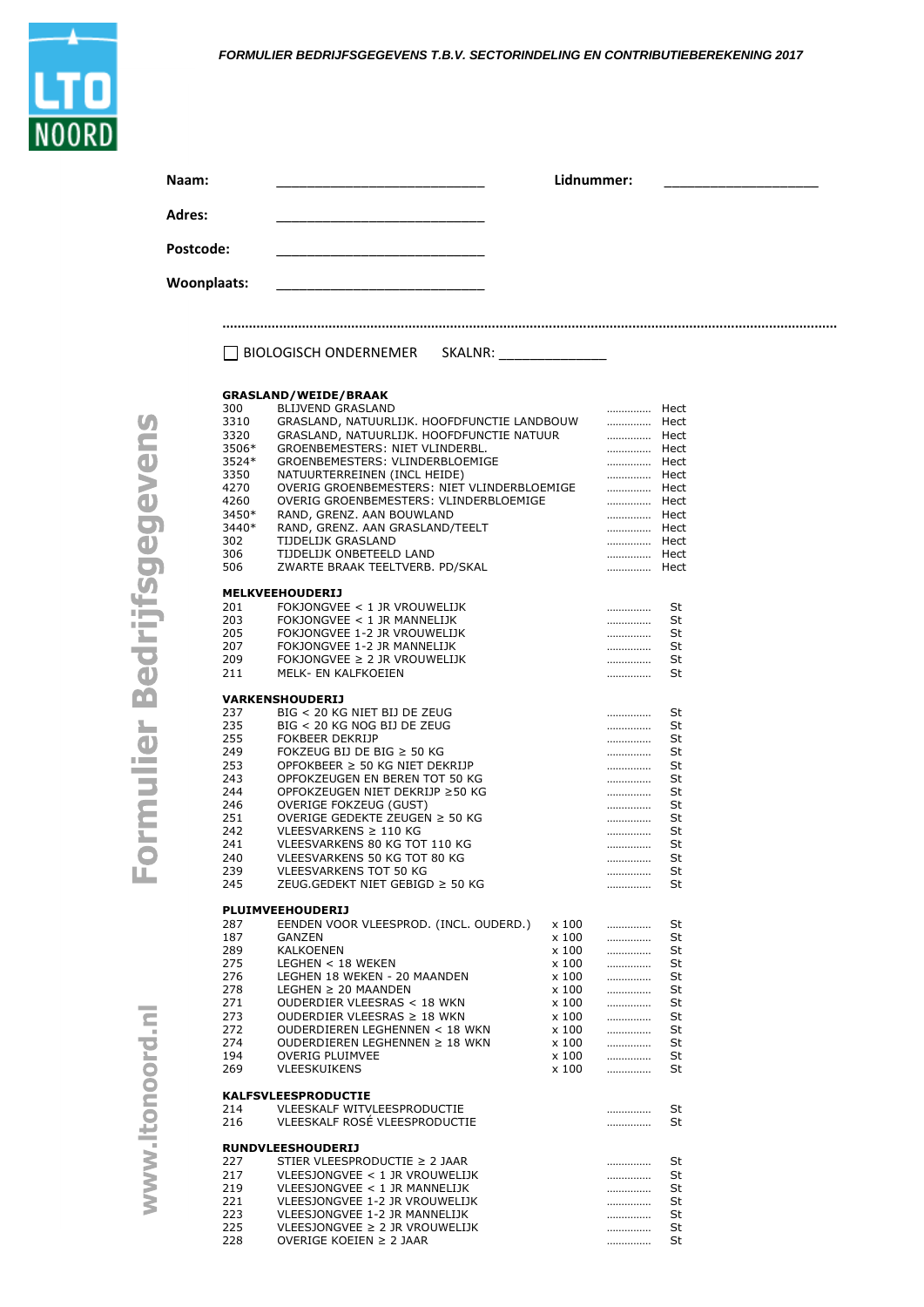## *FORMULIER BEDRIJFSGEGEVENS T.B.V. SECTORINDELING EN CONTRIBUTIEBEREKENING 2017*

| 232<br>233       | <b>GESPEENDE VLEESKONIJNEN</b><br>VOEDSTERS                 | .<br>.       | St<br>St     |
|------------------|-------------------------------------------------------------|--------------|--------------|
| 88               | <b>OVERIGE DIEREN</b><br><b>KONIJNENHOUDERIJ</b>            |              | St           |
| 290              | <b>EDELPELSDIERENHOUDERIJ</b><br>NERTSEN (MOEDERDIEREN)     | .            | St           |
| 398              | ZONNEBLOEMEN                                                | Hect         |              |
| 397              | ZOMERTARWE                                                  | Hect         |              |
| 382<br>396       | ZILVERUITJES<br>ZOMERGERST                                  | Hect<br>Hect |              |
| 383              | ZAAI-UIEN                                                   | Hect         |              |
| 10360            | WORTELPETERSELIE                                            | Hect         |              |
| 390<br>2787      | WINTERTARWE<br>WITLOFWORTEL, PRODUCTIE                      | Hect<br>Hect |              |
| 389              | WINTERGERST                                                 | Hect         |              |
| 388              | <b>VOEDERBIETEN</b>                                         | Hect         |              |
| 385<br>636       | VEZELHENNEP<br><b>VEZELVLAS</b>                             | Hect<br>Hect |              |
| 3110             | VELDBONEN (O.A. DUIVEN-, PAARDEN, - WIERBONEN)              | Hect         |              |
| 380              | TUINBONEN (GROEN TE OOGSTEN)                                | Hect         |              |
| 378<br>379       | TRITICALE<br>TUINBONEN (DROOG TE OOGSTEN)                   | Hect<br>Hect |              |
| 3470             | TAGETES PATULA (AFRIKAANTJE)                                | Hect         |              |
| 3460             | TAGETES ERECTA (AFRIKAANTJE)                                | Hect         |              |
| 376<br>359       | SUIKERBIETEN<br><b>SUIKERMAIS</b>                           | Hect<br>Hect |              |
| 2781             | STOKSNIJBONEN EN STOKSLABONEN, PRODUCTIE                    | Hect         |              |
| 375              | SOJABONEN                                                   | Hect         |              |
| 373<br>358       | ROGGE (GEEN SNIJROGGE)<br><b>SNIJMAIS</b>                   | Hect<br>Hect |              |
| 372              | RAAPZAAD                                                    | Hect         |              |
| 10220            | QUINOA                                                      |              | Hect         |
| 2751             | PRONKBONEN, PRODUCTIE                                       |              | Hect<br>Hect |
| 360<br>381       | NIET-BITTERE LUPINEN<br>POOT- EN PLANTUIEN (INCL SJALOTTEN) | Hect         |              |
| 10350            | NAALDAAR (SETARIA)                                          | Hect         |              |
| 313<br>361       | MAIS ENERGIE<br>MISCANTHUS (OLIFANTSGRAS)                   | Hect<br>Hect |              |
| 355              | LUZERNE                                                     | Hect         |              |
| 354              | LIJNZAAD NIET VAN VEZELVLAS                                 | Hect         |              |
| 357              | KORRELMAIS                                                  | Hect         |              |
| 352<br>353       | KOOLZAAD: WINTER<br>KOOLZAAD: ZOMER                         | Hect<br>Hect |              |
| 10210            | <b>KNOFLOOK</b>                                             | Hect         |              |
| 350              | KARWIJZAAD                                                  | Hect         |              |
| 349              | KAPUCIJNERS EN GRAUWE ERWTEN                                | Hect         |              |
| 10330<br>10340   | IGNISCUM CANDY<br>KANARIEZAAD                               | Hect<br>Hect |              |
| 347              | <b>HAVER</b>                                                | Hect         |              |
| 346              | <b>GRASZODEN</b>                                            | Hect         |              |
| 364*<br>3830     | GRANEN, OVERIG<br><b>GRASZAAD OVERIG</b>                    | Hect<br>Hect |              |
| 334              | ERWTEN (GROEN TE OOGSTEN)                                   | Hect         |              |
| 3080             | ERWTEN (DROOG TE OOGSTEN)                                   | Hect         |              |
| 356              | CORN COB MIX                                                | Hect         |              |
| 323<br>324       | <b>BRUINE BONEN</b><br><b>CICHOREI</b>                      | Hect<br>Hect |              |
| 321              | BLAUWMAANZAAD                                               | Hect         |              |
| $363*$           | AKKERBOUWGEWASSEN (OVERIG)                                  | Hect         |              |
| 2017<br>320      | AARDAPPELEN, ZETMEEL<br>AARDPEREN                           | Hect<br>Hect |              |
| 2016             | AARDAPPELEN, POOT TBM                                       | Hect         |              |
| 2015             | AARDAPPELEN, POOT NAK                                       | Hect         |              |
| 369<br>2014      | AARDAPPELEN VANGGEWAS<br>AARDAPPELEN, CONSUMPTIE            | Hect<br>Hect |              |
| <b>AKKERBOUW</b> |                                                             |              |              |
| 198              | PONY'S $\geq$ 3 JR                                          |              | St           |
| 197              | PONY'S $<$ 3 JR                                             | .            | St           |
| 557              | PAARDEN, OVERIG $\geq$ 3 JAAR                               | .            | St           |
| 556              | PAARDEN, OVERIG < 3 JAAR                                    |              | St           |
| 554<br>555       | FOKPAARDEN < 3 JAAR<br>FOKPAARDEN $\geq$ 3 JAAR             | .            | St<br>St     |
| 183              | $EZELS \geq 6 MND$                                          | .            | St           |
|                  | <b>PAARDENHOUDERIJ</b>                                      |              |              |
| 266              | SCHAAP OVERIG VROUWELIJK                                    |              | St           |
| 268              | SCHAAP OVERIG MANNELIJK                                     |              | St           |
| 258              | $MELKGEITEN \geq 1$ JAAR                                    | .            | St           |
| 250              | LAMMEREN<br>MELKGEITEN < 1 JAAR                             | .<br>        | St<br>St     |
|                  |                                                             |              |              |
| 261<br>265       | GEITEN OVERIGE $\geq 1$ JAAR VROUWELIJK                     |              |              |
| 263              | GEITEN OVERIGE $\geq 1$ JAAR MANNELIJK                      | .<br>.       | St<br>St     |

## Formulier Bedrijfsgegevens

www.ltonoord.nl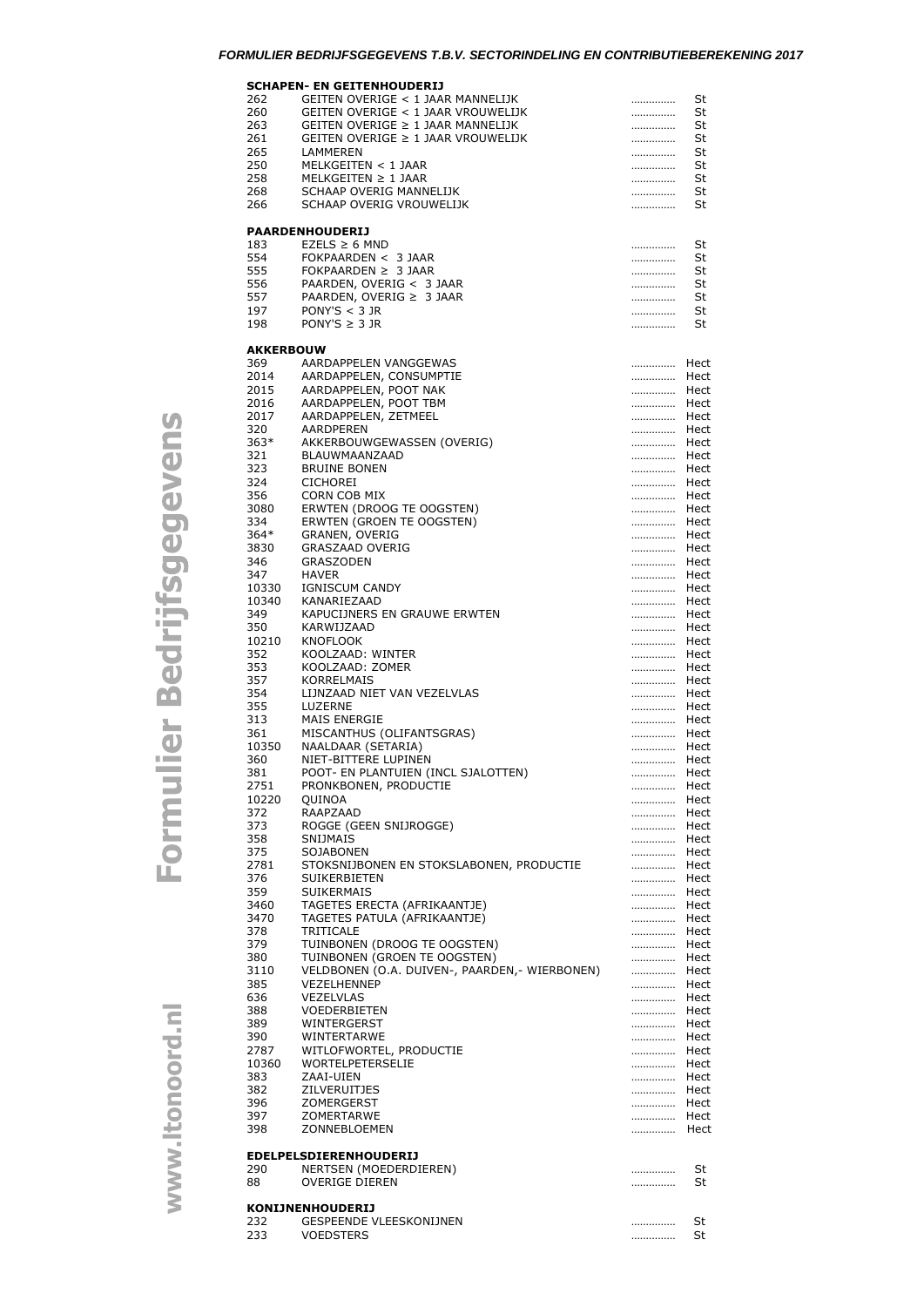## *FORMULIER BEDRIJFSGEGEVENS T.B.V. SECTORINDELING EN CONTRIBUTIEBEREKENING 2017*

**BOLLENTEELT**

| <b>DVLLLIVILLLI</b><br>10070 | AMARYLLIS, BLOEMBOLLEN EN -KNOLLEN                                                             | .      | Are                  |
|------------------------------|------------------------------------------------------------------------------------------------|--------|----------------------|
| 10150                        | BLAUW DRUIFJE, BLOEMBOLLEN EN -KNOLLEN                                                         | .      | Are                  |
| 10410                        | CHRYSANT, BLOEMBOLLEN EN -KNOLLEN                                                              | .      | Are                  |
| 9970                         | DAHLIA, BLOEMBOLLEN EN -KNOLLEN                                                                | .      | Are                  |
| 9980<br>9990                 | GLADIOOL, BLOEMBOLLEN EN -KNOLLEN<br>HYACINT, BLOEMBOLLEN EN -KNOLLEN                          | .<br>. | Are<br>Are           |
| 912                          | HYACINTEN GEBROEID<br>x 1000                                                                   | .      | St                   |
| 10000                        | IRIS, BLOEMBOLLEN EN -KNOLLEN                                                                  | .      | Are                  |
| 10010                        | KROKUS, BLOEMBOLLEN EN -KNOLLEN                                                                | .      | Are                  |
| 10180<br>10020               | KUIFHYACINT, BLOEMBOLLEN EN -KNOLLEN<br>LELIE, BLOEMBOLLEN EN -KNOLLEN                         | .      | Are<br>Are           |
| 10030                        | NARCIS, BLOEMBOLLEN EN -KNOLLEN                                                                | .<br>. | Are                  |
| 913                          | NARCISBOLLEN GEBROEID<br>x 1000                                                                | .      | Кg                   |
| 315                          | OVERIGE BOLLEN GEBROEID<br>x 1000                                                              | .      | Кg                   |
| 10060                        | OVERIGE BLOEMEN, BLOEMBOLLEN EN -KNOLLEN                                                       | .      | Are                  |
| 10270                        | PIOENROOS, BLOEMBOLLEN EN -KNOLLEN                                                             | .      | Are                  |
| 10120<br>10040               | SIERUI, BLOEMBOLLEN EN -KNOLLEN<br>TULP, BLOEMBOLLEN EN -KNOLLEN                               | .<br>. | Are<br>Are           |
| 911                          | TULPEN GEBROEID<br>x 1000                                                                      | .      | St                   |
| 10050                        | ZANTEDESCHIA, BLOEMBOLLEN EN -KNOLLEN                                                          | .      | Are                  |
|                              |                                                                                                |        |                      |
| <b>BOOMTEELT</b>             |                                                                                                |        |                      |
| 670<br>672                   | BOOMKWEKERIJ VERMEERDERING O GLAS<br>BOOMKWEKERIJ VOLLEDIGE TEELT O GLAS                       | .      | m2<br>m2             |
| 10670*                       | BOS- EN HAAGPLANTSOEN (OPEN GR. OF CONTAINER)                                                  | .<br>. | Are                  |
| 10680*                       | BUXUS (OPEN GR. OF CONTAINER)                                                                  | .      | Are                  |
| 10690*                       | ERIACEAE (OPEN GR. OF CONTAINER)                                                               | .      | Are                  |
| 10700*                       | LAAN/PARKBOMEN: ONDERSTAMMEN                                                                   | .      | Are                  |
| 10710*                       | LAAN/PARKBOMEN: OPZETTERS                                                                      | .      | Are                  |
| 10720*<br>10730*             | LAAN/PARKBOMEN: SPILLEN<br>ROZENSTRUIKEN (OPEN GR. OF CONTAINER)                               | .<br>. | Are<br>Are           |
| 10740*                       | SIERCONIFEREN (OPEN GR. OF CONTAINER)                                                          | .      | Are                  |
| 10750*                       | SIERHEESTERS EN KLIMPLANT (OPEN GR. OF CONTAINER)                                              |        | Are                  |
| 10760*                       | TREK- EN BESHEESTER (OPEN GR. OF CONTAINER)                                                    | .      | Are                  |
| 10800*                       | VASTE PLANTEN (OPEN GR. OF CONTAINER)                                                          | .      | Are                  |
| 10770*                       | VRUCHTBOMEN, MOERBOMEN (OPEN GR. OF CONTAINER)                                                 | .      | Are                  |
| 10780*<br>10790*             | VRUCHTBOMEN, ONDERSTAM (OPEN GR. OF CONTAINER)<br>VRUCHTBOMEN: OVERIGE (OPEN GR. OF CONTAINER) | .<br>. | Are<br>Are           |
| 7940*                        | WOUDBOMEN MET KORTE OMLOOPTIJD                                                                 | .      | Are                  |
|                              |                                                                                                |        |                      |
| <b>FRUITTEELT</b>            |                                                                                                |        |                      |
| 10950<br>10960               | APPEL IN SEIZOEN<br>APPEL VÓÓR AFGELOPEN SEIZOEN                                               | .      | Are                  |
| 494                          | <b>BLAUWE BES</b>                                                                              | <br>.  | Are<br>Are           |
| 502                          | <b>BRAMEN</b>                                                                                  | .      | Are                  |
| 10470                        | CRANBERRIE                                                                                     |        | Are                  |
| 10990                        | DRUIVEN, VOOR WIJN OPEN GROND                                                                  |        | Are                  |
| 488                          | FRAMBOZEN                                                                                      | .      | Are                  |
| 487<br>498                   | KERS (ZOET)<br><b>KERS (ZUUR)</b>                                                              | .      | Are<br>Are           |
| 541                          | NOTENBOMEN                                                                                     | .<br>. | Are                  |
| 500                          | OVERIG KLEINFRUIT                                                                              | .      | Are                  |
| 1100                         | OVERIGE PIT- EN STEENVRUCHTEN                                                                  |        | Are                  |
| 10970                        | PEREN IN SEIZOEN                                                                               |        | Are                  |
| 10980                        | PEREN VÓÓR AFGELOPEN SEIZOEN<br><b>PRUIMEN</b>                                                 | .      | Are                  |
| 495<br>489                   | RODE BESSEN                                                                                    | .<br>. | Are<br>Are           |
| 499                          | <b>ZWARTE BES</b>                                                                              |        |                      |
|                              |                                                                                                |        | Are                  |
|                              |                                                                                                | .      |                      |
|                              | <b>GLASTUINBOUW</b>                                                                            |        |                      |
| 611                          | AARDBEIEN IN PLASTIC TUNNEL                                                                    |        | m2                   |
| 652                          | ALSTROEMERIA (SNIJBLOEMEN)                                                                     | .      | m2                   |
| 662                          | AMARYLLISBOLLEN                                                                                | .      | m2                   |
| 643<br>645                   | ANJERS (SNIJBLOEMEN)<br>ANTHURIUM (SNIJBLOEMEN)                                                | .<br>. | m2<br>m2             |
| 618                          | <b>AUBERGINES</b>                                                                              | .      | m <sub>2</sub>       |
| 677                          | <b>BLOEMZADEN ONDER GLAS</b>                                                                   | .      | m <sub>2</sub>       |
| 606                          | <b>CHERRY-TOMATEN</b>                                                                          | .      | m <sub>2</sub>       |
| 647                          | CHRYSANTEN (SNIJBLOEMEN)                                                                       | .      | m2                   |
| 654<br>649                   | EUSTOMA RUSSELLIANUM (SNIJBL.)<br>FREESIA'S (SNIJBLOEMEN)                                      | .<br>. | m2<br>m <sub>2</sub> |
| 635                          | FRUIT ONDER GLAS                                                                               | .      | m2                   |
| 651                          | GERBERA'S (SNIJBLOEMEN)                                                                        | .      | m2                   |
| 648                          | <b>GROENTEN ONDER GLAS: ANDIJVIE</b>                                                           | .      | m <sub>2</sub>       |
| 642                          | GROENTEN ONDER GLAS: COURGETTE                                                                 | .      | m <sub>2</sub>       |
| 644<br>624                   | GROENTEN ONDER GLAS: RADIJS<br>GROENTEZADEN ONDER GLAS                                         | .<br>. | m2<br>m2             |
| 605                          | KOMKOMMERS                                                                                     |        | m <sub>2</sub>       |
| 658                          | KROPSLA (ALLE SLA IN KROPVORM)                                                                 | .      | m2                   |
| 655                          | LELIES (SNIJBLOEMEN)                                                                           | .      | m2                   |
| 608                          | LOSSE TOMATEN (rond, vlees, tussentype)                                                        | .      | m2                   |
| 666<br>625                   | OPKWEEKMAT. BLOEMKWEKERIJGEW.<br>OPKWEEKMATERIAAL GROENTEN                                     | .<br>  | m2<br>m2             |